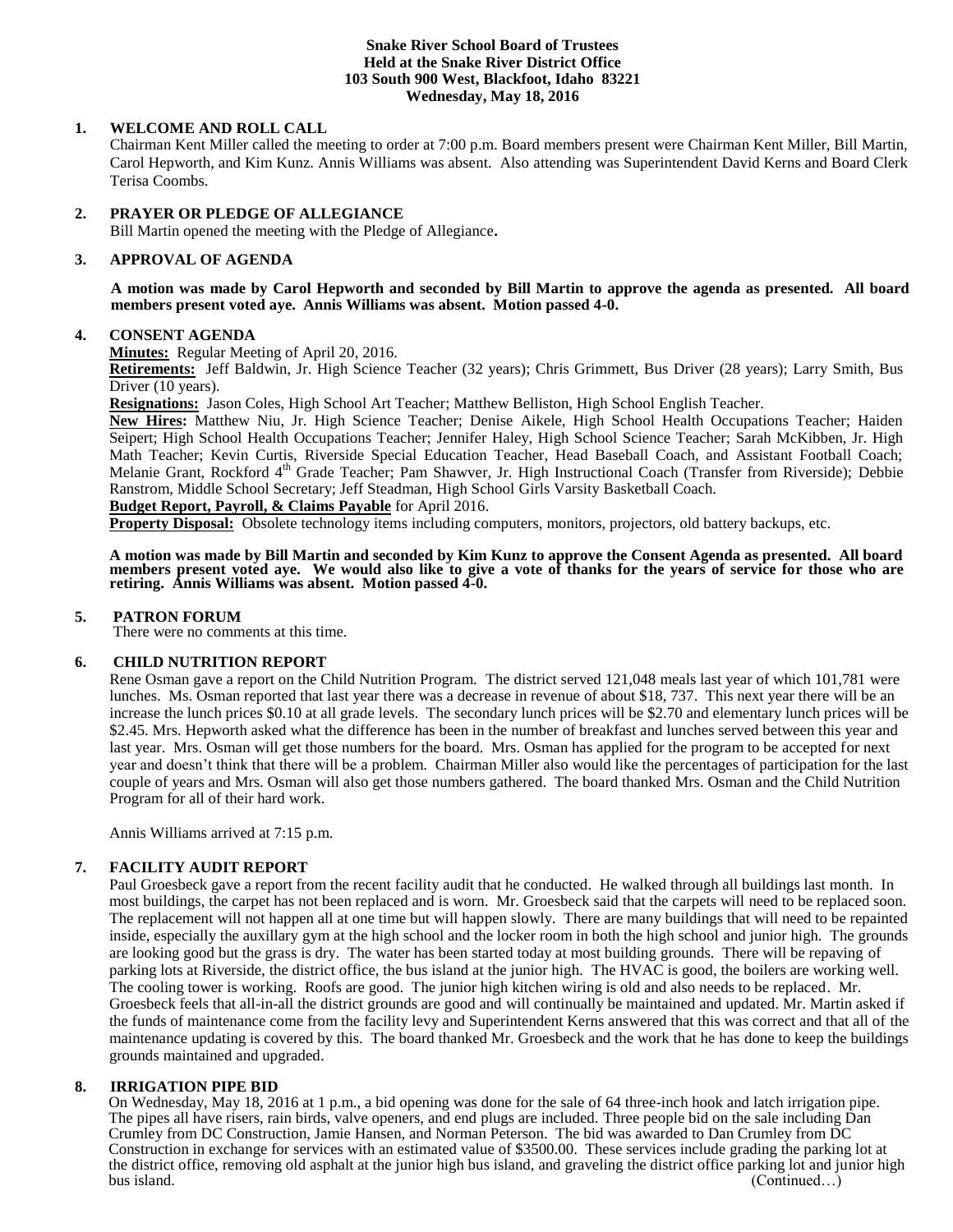#### **IRRIGATION PIPE BID (Continued)**

**Kim Kunz moved and Bill Martin seconded to approve the bid for the sale of 64 three-inch hook and latch irrigation pipes in exchange for services with DC Construction with an estimated value of \$3500.00. All board members present voted aye. Motion passed 5-0.** 

#### **9. DISTRICT NETWORK UPGRADE**

Steve Schellenberg discussed the two RFP's for equipment and installation needed for the District Network Upgrades. He said that about three years ago, the first phase of the district network upgrade began with installation of fiberoptic cables to build a foundation for the network. The Phase 2 is to build upon that foundation and upgrade equipment within the district. One RFP is for equipment with installation of fiber and equipment and the other is just for the equipment alone. If the district can afford the luxury of having someone install it, Mr. Schellenberg would like for that to happen. If not, that is the reason for the second RFP, just purchasing the equipment alone. The bandwidth is growing with the addition of Chromebooks. There have been several other things that have been added that also consumes bandwidth including surveillance cameras, etc. He believes that it is good to look forward so the district is not in a crisis mode but to have planned management. E-rate plays a part with being able to provide 70% of the purchase price. The cost to the district will roughly be \$54-65,000 after the 70%. Mr. Schellenberg discussed the bidding process and deadlines. The RFP forms have been submitted in a timely manner for the district to be able to receive e-rate funds. These forms need to be filed for 28 days before the contract can be awarded and that date would be May 26, 2016. Because that date is between regular board meetings, Mr. Schellenberg believes there are two options of getting board approval to award the bid. One would be to call a special meeting to get board approval. The second would be to give Mr. Schellenberg permission to award the bid to meet deadlines on May  $26<sup>th</sup>$  with the understanding that all or part of the RFP may be executed and then at the next regular board meeting the board would approve that decision. Extensive discussion was held. Mrs. Hepworth will be at the bid opening to represent the board and the board has decided to grant Mr. Schellenberg permission to award the bid with final board approval being at the next board meeting in June.

**A motion was made by Bill Martin and seconded by Kim Kunz to give Steve Schellenburg, Snake River Technology Director, permission to award the District Network Upgrade bid on May 26, 2016 with the understanding that all or part of the RFP may be executed. All board members present voted aye. Motion passed 5-0.**

#### **10. BOND FINANCING**

Superintendent Kerns discussed options for budgeting the 2016-17 bond levy. As the auditor explained in the 2015-16 audit presentation, the district needs to improve the cash position to make bond payments when due. Extensive discussion was held. Superintendent Kerns referred to a handout on the bond levy and the cash balance history. He recommended to raise the levy amount from \$950,000 to \$1.2 million for the 2016-17 fiscal year.

#### **Kim Kunz moved and Bill Martin seconded to raise the levy amount from \$950,000 to \$1.2 million for the 2016-17 fiscal year. All board members present voted aye. Motion passed 5-0.**

#### **11. UPCOMING EVENTS**

- **a.** Compensation and Benefit Discussions, ongoing. Next meeting will be Tuesday, May 24, 2016.
- **b.** Snake River High School Graduation, May 25<sup>th</sup>, 8 p.m.
- **c.** Last Day of School June 1, 2016 and Teachers last day of school is June 2, 2016.
- **d.** End of the Year Meeting at 8 a.m. on June 2<sup>nd</sup> at the Jr. High.
- **e**. Snake River Days will be Saturday, June 4, 2016.
- **f.** The next Board Meeting and Annual Budget Hearing date will be June 15, 2016.

# **12. POLICY READINGS**

**SECOND READINGS:**

**Policy 7685, "Sick Leave."** In the sixth Paragraph of this policy, Master Agreement needs to be changed to Negotiated Agreement. Also in 7685p on the first page in the last paragraph, Master Agreement also needs to be changed Negotiated Agreement. Otherwise, no changes.

**Policy 7695, "Vacation Leave for Twelve (12) Month Personnel."** As per board request, the policy and procedure were updated. The changes are in green. 7695p has been completely updated. Superintendent Kerns discussed the need for the changes.

**Bill Martin moved and Carol Hepworth seconded to approve the second reading of Policy 7685, "Sick Leave" and Policy 7695, "Vacation Leave for Twelve (12) Month Personnel." All board members present voted aye. Motion passed 5-0.**

#### **FIRST READING:**

**Policy 2370, "Policy Development, Adoption, and Review"** This policy is updated. The additions are in green on the second page (Under Absence of Policy). The board wanted to add at the end of the sentence under Absence of Policy the following, "after consultation of the board when practical." No other changes were made.

**Carol Hepworth moved and Bill Martin seconded to approve the first reading of Policy 2370, "Policy Development, Adoption, and Review." All board members present voted aye. Motion passed 5-0.**